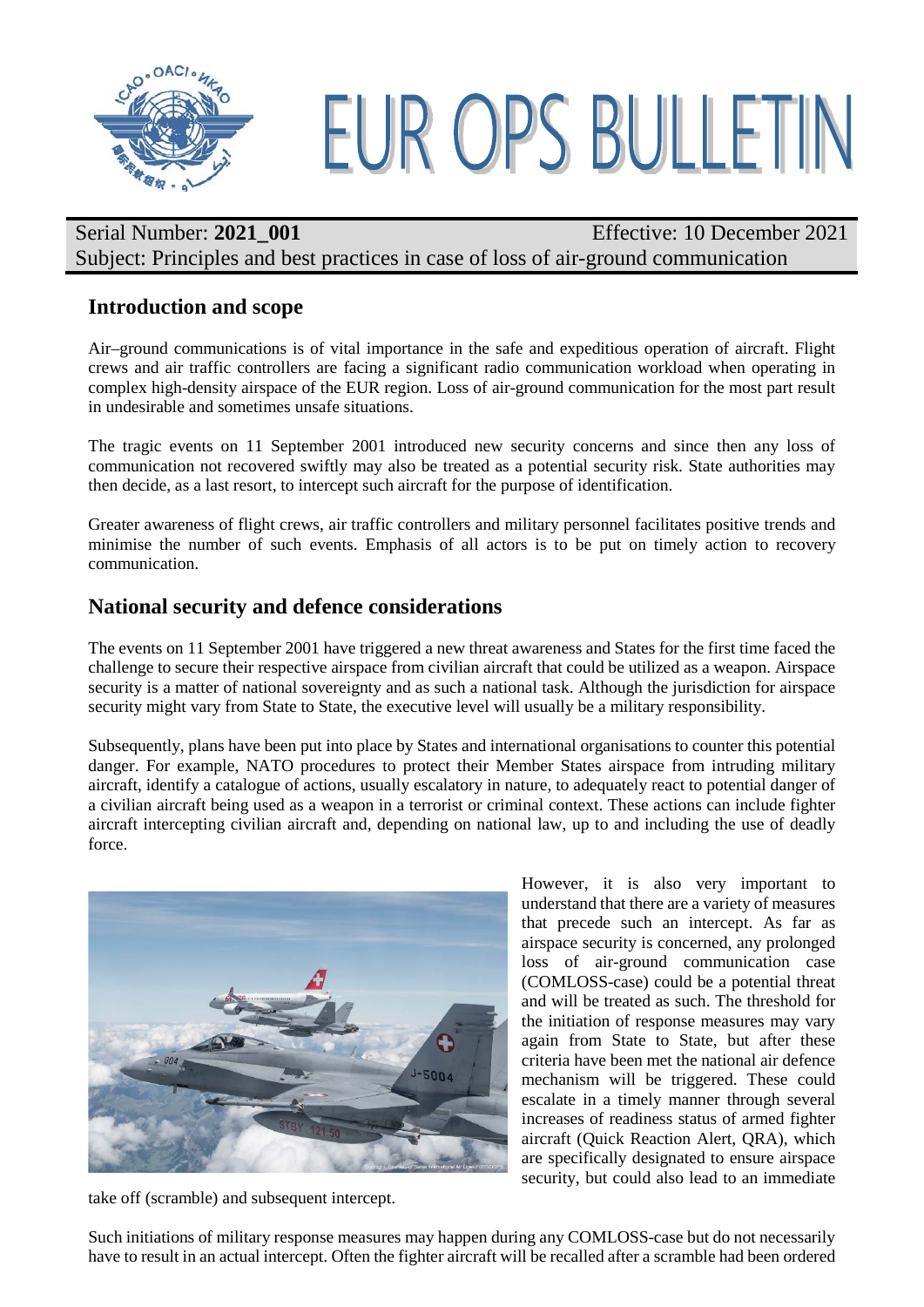because radio contact to the previous COMLOSS-aircraft could be re-established. But at that time valuable resources have already been used (comparable to a false fire alarm that has already triggered emergency response teams). From this perspective, any unnecessary utilization of military assets need to be minimized. However, it is also necessary to emphasize the fact that a QRA may also be of assistance in case of an emergency. If for example the QRA has completed an intercept and has established that the nature of the COMLOSS-case is an inflight emergency, the military aircraft can also act as escort and assist in a safe handling of the emergency.

## **Loss of communication defined**

The word "communicate" is descended from the Latin verb *communicare*, which means "to make known, to share, to do it together". Communication is considered successful when the sender and receiver share and use the same information. Barriers do exist which can affect the ability to get a message across or to fully comprehend the information being conveyed. These may occur at any stage of a flight and can lead to a loss of communication.

While the terms loss of communication, prolonged loss of communication, COMLOSS, communication failure and radio communication failure (RCF) may seem inter-changeable, some of these terms are used to differentiate between the various aspects of such event, see Figure 1.



#### *Figure 1*

A prolonged loss of communication, also called "COMLOSS" is unilaterally declared on the ground, when no voice communication has been received from the aircraft within a specified period<sup>1</sup> after a communication should have been received, or from the time an unsuccessful attempt to establish communication with such aircraft was first made, whichever is the earlier, except when no doubt exists as to the safety of the aircraft. Many States use COMLOSS to trigger air defence activities.

Observing a loss of communication is insufficient to diagnose the motive because similar behaviours may represent different motives. Getting a clear picture of the situation is paramount and every effort should be made to minimise the uncertainty period i.e., the time interval between noticing the loss of communication and either re-establishment of communication or the ascertainment of a failure. Emphasis needs to be put on timely action to recovery communication.

Two exemplary events with excessively long uncertainty periods are shown in Figure 2. For around 45 minutes various ATC units along the flight paths were unable to contact those aircraft either on assigned or emergency channels. Communications were only re-established after interception. Due to an unclear situation, one aircraft was accompanied by the interceptor till landing. Flight crews were not aware that communication was lost with safety and security affected.

<span id="page-1-0"></span> $1$ . The specific time period is prescribed by the appropriate national authority.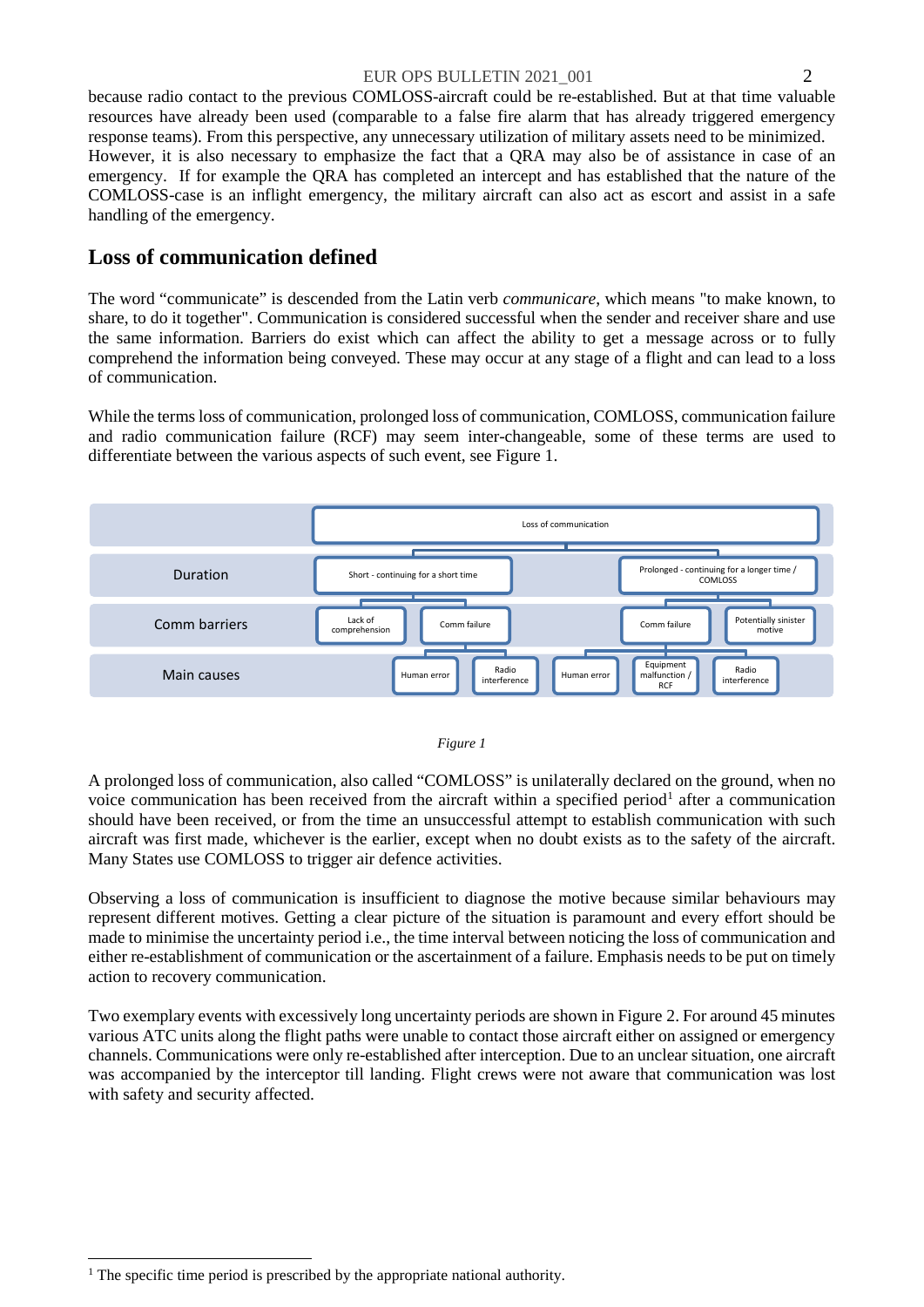

After communication is lost a series of actions need to happen in parallel on aircraft and on ground before a communication failure can be ascertained. A long uncertainty period is illustrated in Figure 3. In this particular example the ATC unit notices the loss of communication before the flight crew itself.



## **Causes for loss of communication**

Barriers, one or several, that can block a meaningful flow of air-ground communication include human errors associated for example with handling of equipment including inadvertent changing of correctly set radio controls, changing frequencies, distraction due to workload, call sign similarities, language problem, as well as radio interference. Malfunction of communication equipment, if routinely maintained, as a barrier is usually secondary.

Loss of communication occurs predominantly in complex airspace with high-density of air traffic, where many frequency changes are required as the aircraft is passed from one controller to another within or adjacent ATC units. Such occurrences are often of short duration but may have a serious safety impact if communication cannot be re-established quickly.

Radio frequency interference is another contributing factor which is closely linked to the increasing demand for radio spectrum access, including data communication. The shortage of frequencies requires a reuse at locations being sufficiently geographically separated. Cases where communication with aircraft takes place outside the frequency protected service volume or designated operational coverage of involved ground stations may result in harmful interference.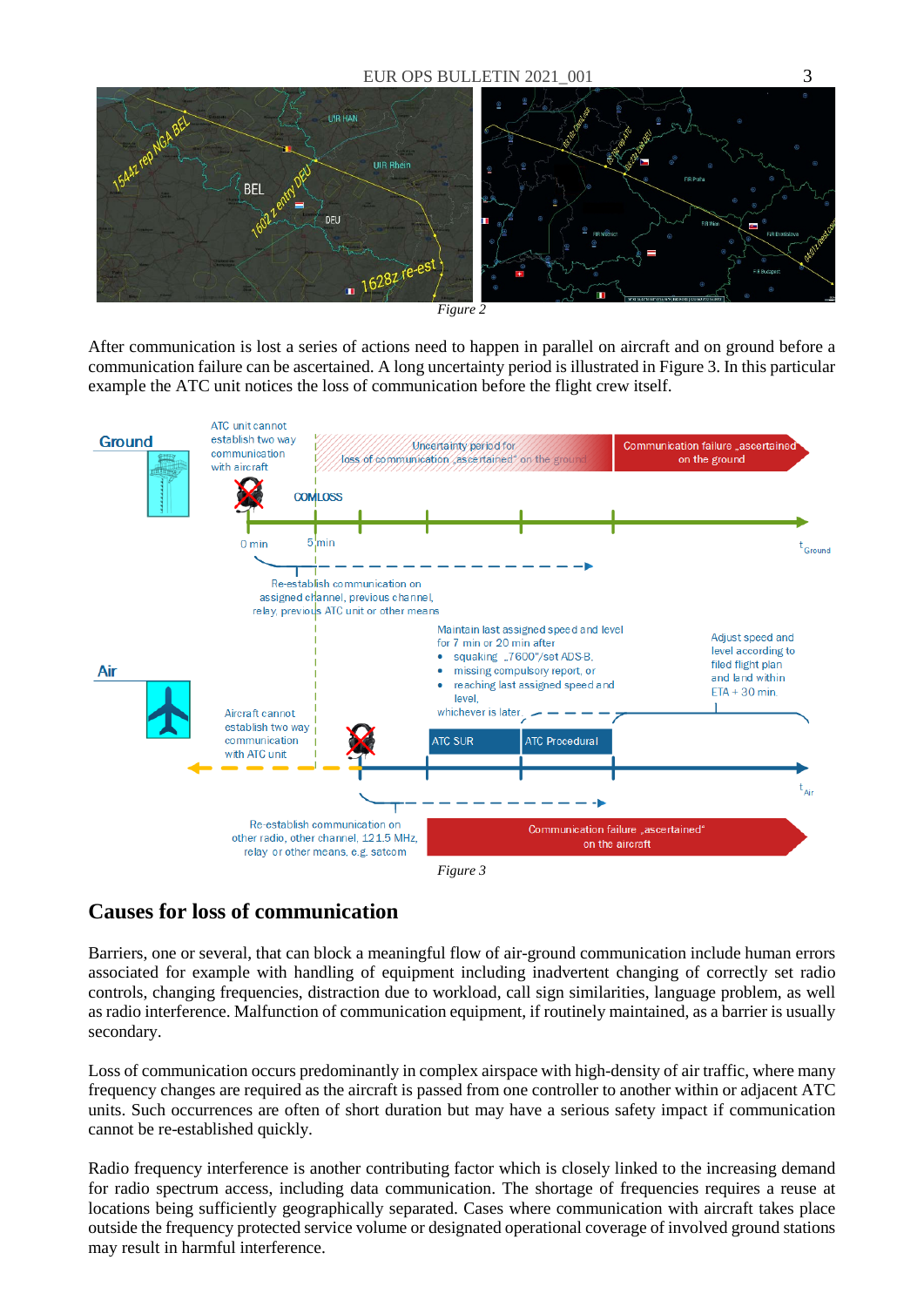## **More effective communication**

ANTICIPATE – RECOGNISE – RECOVER - SAFE FLIGHT has been introduced in threat and error management (TEM) strategies like "defensive flying" which will assist flight crews to build a robust mitigation strategy to prevent loss of communication events.

Air traffic controllers (ATCOs) should keep in mind that communication may be lost at any moment with special attention on cases when clearing two aircraft at the same level, vector them towards restricted airspace or areas with higher minimum vectoring altitudes. In general, loss of communication with one aircraft indicates an onboard equipment failure, whereas with all aircraft on the same frequency may point to ground equipment failure or a blocked/interfered radio channel.

The following table provides guidance for all involved stakeholders on actions to prevent or minimise the occurrence of communication failure events:

| <b>Aircraft operators should</b> |                                                                                                                                                                                                                                                                                  |                        | <b>ATC</b> units should                                                                                                                                                                                                                                                    |  |  |
|----------------------------------|----------------------------------------------------------------------------------------------------------------------------------------------------------------------------------------------------------------------------------------------------------------------------------|------------------------|----------------------------------------------------------------------------------------------------------------------------------------------------------------------------------------------------------------------------------------------------------------------------|--|--|
|                                  | Raise awareness amongst flight and cabin crews<br>as well as aircraft dispatchers / flight operations<br>officers and maintenance personnel                                                                                                                                      | $\bullet$<br>$\bullet$ | Raise awareness amongst controllers and other<br>involved personnel<br>Training of radio communicating skills                                                                                                                                                              |  |  |
| ٠                                | Training of radio communicating skills                                                                                                                                                                                                                                           |                        |                                                                                                                                                                                                                                                                            |  |  |
| $\bullet$                        | Make<br>available<br>information<br>aircraft<br>on<br>interception procedures                                                                                                                                                                                                    | $\bullet$<br>$\bullet$ | Make<br>available<br>information<br>aircraft<br>on<br>interception procedures<br>Ensure that controller and military personnel are<br>aware of their responsibilities<br>during<br>an<br>coordination<br>interception<br>and<br>associated<br>procedures.                  |  |  |
|                                  | Ensure that flight crew is aware of State's<br>procedures on first contact when entering their<br>airspace or prior to leaving their airspace and loss<br>of communication by referring to the relevant<br>instructions (e.g., AIP) before undertaking<br>international flights. | $\bullet$<br>$\bullet$ | Ensure that detailed loss of communication<br>procedures are published in AIP for relevant<br>aerodromes considering national rules, local<br>particularities including available NAVAIDS,<br>airspace restrictions, etc.<br>Ensure that communication with aircraft takes |  |  |
| $\bullet$                        | Provide updated information on frequencies for<br>the planned route                                                                                                                                                                                                              |                        | place within the frequency protected service<br>volume or designated operational coverage of the<br>involved ground stations                                                                                                                                               |  |  |
| $\bullet$                        | Establish a "Flight Crew Frequency Change"<br>procedure for receiving, setting and cross-<br>checking frequency information                                                                                                                                                      | $\bullet$              | Monitor frequency use and initiate enforcement<br>action where radio interference is caused due to                                                                                                                                                                         |  |  |
| ٠                                | Include ICAO provisions<br>monitoring<br>on<br>121.5 MHz in their operating manuals                                                                                                                                                                                              |                        | unauthorized frequency use                                                                                                                                                                                                                                                 |  |  |
| $\bullet$<br>$\bullet$           | Assist in re-establishing contact with their aircraft.<br>Ensure accurate information published in the<br>"Airlines directory" <sup>2</sup> for use by ATC.                                                                                                                      | $\bullet$              | Make available "Airlines directory" information<br>to support re-establishment of contact via aircraft<br>operator.                                                                                                                                                        |  |  |
|                                  | To the extent possible, make alternative air-<br>ground communications means available                                                                                                                                                                                           | $\bullet$              | To the extent possible, make alternative ground-<br>air communications means available                                                                                                                                                                                     |  |  |
|                                  |                                                                                                                                                                                                                                                                                  |                        |                                                                                                                                                                                                                                                                            |  |  |
|                                  | <b>Flight crews should:</b>                                                                                                                                                                                                                                                      |                        | Air traffic controllers should:                                                                                                                                                                                                                                            |  |  |
|                                  | Communicate effectively                                                                                                                                                                                                                                                          | $\bullet$              | Communicate effectively                                                                                                                                                                                                                                                    |  |  |
| ٠                                | Do regular "Radio Checks"                                                                                                                                                                                                                                                        | $\bullet$              | Make sure to deliver the correct frequency in the<br>handovers, particularly in the vicinity of the FIR                                                                                                                                                                    |  |  |
|                                  | Know frequencies using charts                                                                                                                                                                                                                                                    |                        | boundaries.                                                                                                                                                                                                                                                                |  |  |
|                                  | Highlight FIR boundaries (operational flight plan<br>or flight management computer) and challenge<br>ATC if no transfer happened                                                                                                                                                 | $\bullet$              | Avoid RTF frequency changes as part of a multi-<br>part clearance or leave the frequency change for<br>the final part of the message.                                                                                                                                      |  |  |
| ٠                                | Continuously monitor 121.5 MHz on VHF<br>radio#2                                                                                                                                                                                                                                 | $\bullet$              | Listen carefully to read-back of RTF frequency<br>changes and immediately correct any error.                                                                                                                                                                               |  |  |
|                                  | Avoid unnecessary communication (company,<br>VOLMET, ground handling etc.) or private                                                                                                                                                                                            |                        |                                                                                                                                                                                                                                                                            |  |  |

<span id="page-3-0"></span><sup>&</sup>lt;sup>2</sup> Full title is "Airlines directory for use during prolonged loss of communication". To request access, see contact details in section "Additional guidance and further reading". Some restrictions may apply.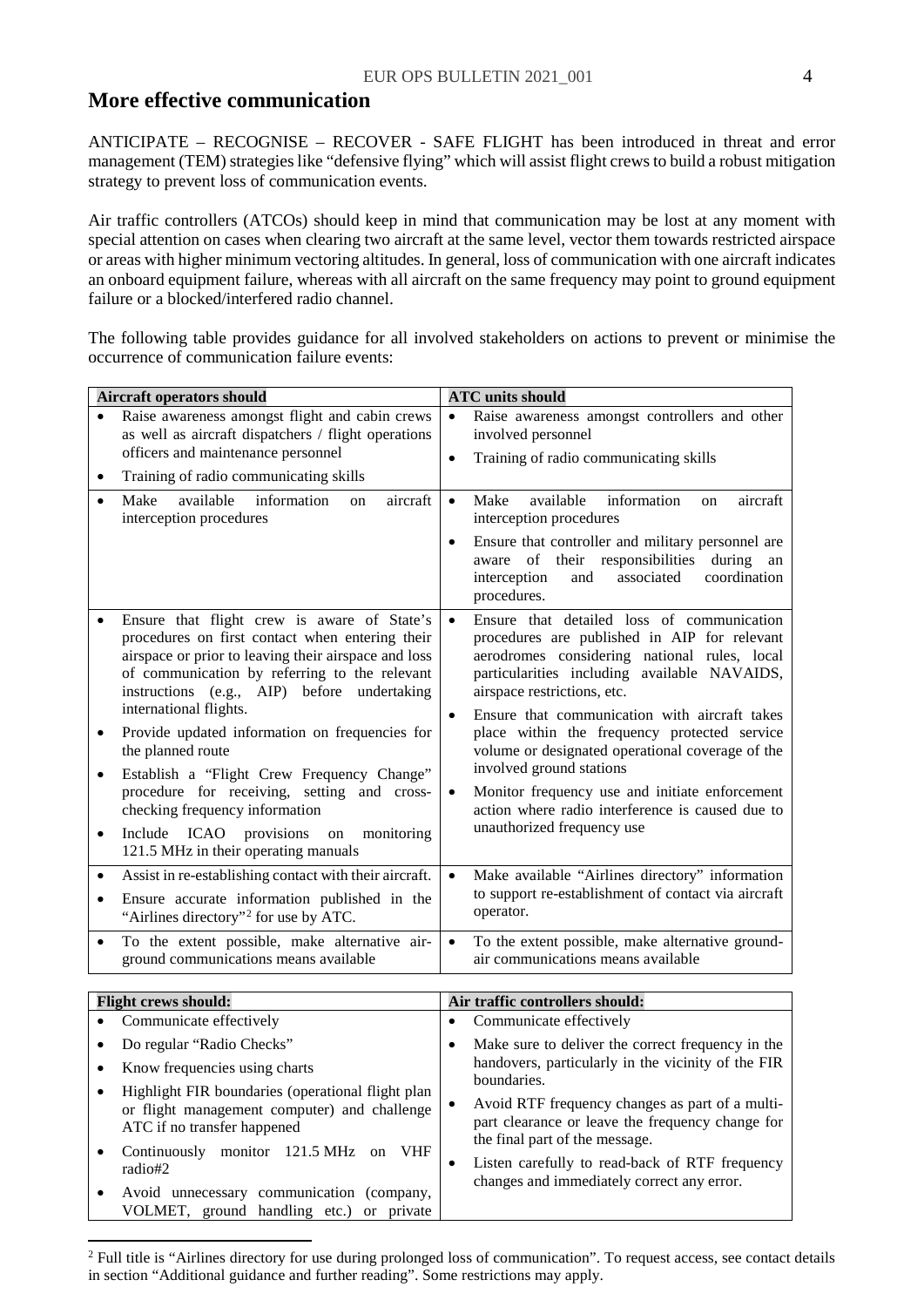| <b>Flight crews should:</b>                                                                                                                                                                                                                                                                                                     | Air traffic controllers should:                                                                                                              |
|---------------------------------------------------------------------------------------------------------------------------------------------------------------------------------------------------------------------------------------------------------------------------------------------------------------------------------|----------------------------------------------------------------------------------------------------------------------------------------------|
| talking in critical phases of flight. Adopt a "sterile<br>cockpit".                                                                                                                                                                                                                                                             |                                                                                                                                              |
| Make maximum use of headsets and limit<br>background noise                                                                                                                                                                                                                                                                      |                                                                                                                                              |
| Adhere to "Flight Crew Frequency Change"<br>procedure for Pilot Flying and Pilot Monitoring<br>(for example in en-route flight: PF is pre-selecting<br>the new frequency on STDBY whilst the PM is<br>responding to ATC, checks the pre-selection and<br>activates frequency whilst all actions<br>are<br>monitored by the PF). |                                                                                                                                              |
| If one pilot leaves the active frequency, the other<br>$\bullet$<br>pilot shall take over that responsibility.                                                                                                                                                                                                                  |                                                                                                                                              |
| If one pilots leaves the cockpit, established<br>٠<br>procedures should be used to maximise attention<br>of the remaining pilot (e.g., headset use plus<br>loudspeaker ON, prevent distraction from other<br>persons in the cockpit etc.).                                                                                      |                                                                                                                                              |
| While flying en-route, make use of CPDLC to the<br>maximum extent possible.                                                                                                                                                                                                                                                     | Make use of CPDLC to the maximum extent<br>possible.                                                                                         |
|                                                                                                                                                                                                                                                                                                                                 | Follow published data link procedures for<br>$\bullet$<br>frequency changes, if applicable                                                   |
| Be prepared to follow the lost communication<br>flight procedures and have the necessary source of<br>information readily available on the flight deck.                                                                                                                                                                         |                                                                                                                                              |
| Report any radio interference through the<br>appropriate reporting channels                                                                                                                                                                                                                                                     | On observing or being informed of radio<br>$\bullet$<br>interference, arrange for transfer of affected<br>aircraft to another RTF frequency. |
|                                                                                                                                                                                                                                                                                                                                 | Report any radio interference through the<br>appropriate reporting channels.                                                                 |
| Prevent damage to radio equipment (e.g., do not<br>allow items placed on top of radio equipment,<br>limit liquids/spillage in cockpit by use of proper<br>containers)                                                                                                                                                           |                                                                                                                                              |

*Table 1*

## **In the event where the communication is lost**



In case air-ground voice communication cannot be established and maintained, the pilot and controller shall follow the voice communication failure procedures of ICAO Annex 2, 10, Volume II and PANS ATM (Doc 4444) and PANS OPS (Doc 8168). In addition, when the aircraft is forming part of the aerodrome traffic at a controlled aerodrome, the flight crew shall keep a watch for instructions which may be issued by visual signals from the control tower.

The following table provides guidance on actions to re-establish

communication. Pilots and Air Traffic Controllers will use their individual judgment to determine the action most appropriate to any given situation:

| <b>Pilots should:</b> |         |                                                    | Air traffic controllers should: |                                                                                                                                                              |
|-----------------------|---------|----------------------------------------------------|---------------------------------|--------------------------------------------------------------------------------------------------------------------------------------------------------------|
|                       | $\circ$ | Voice/Radio:<br>Check frequency selection, headset |                                 | Attempt to contact the aircraft by other means,<br>including:                                                                                                |
|                       |         | connections, stuck mike and volume<br>control.     |                                 | select ground transmitting and receiving<br>O<br>sites located closest to the aircraft;                                                                      |
|                       | $\circ$ | Continuously monitor 121.5 MHz on VHF<br>radio#2   |                                 | ask previous sector/ATC unit to transfer the<br>$\Omega$<br>aircraft to your frequency; if done already,<br>ask to call instruct the aircraft again; in case |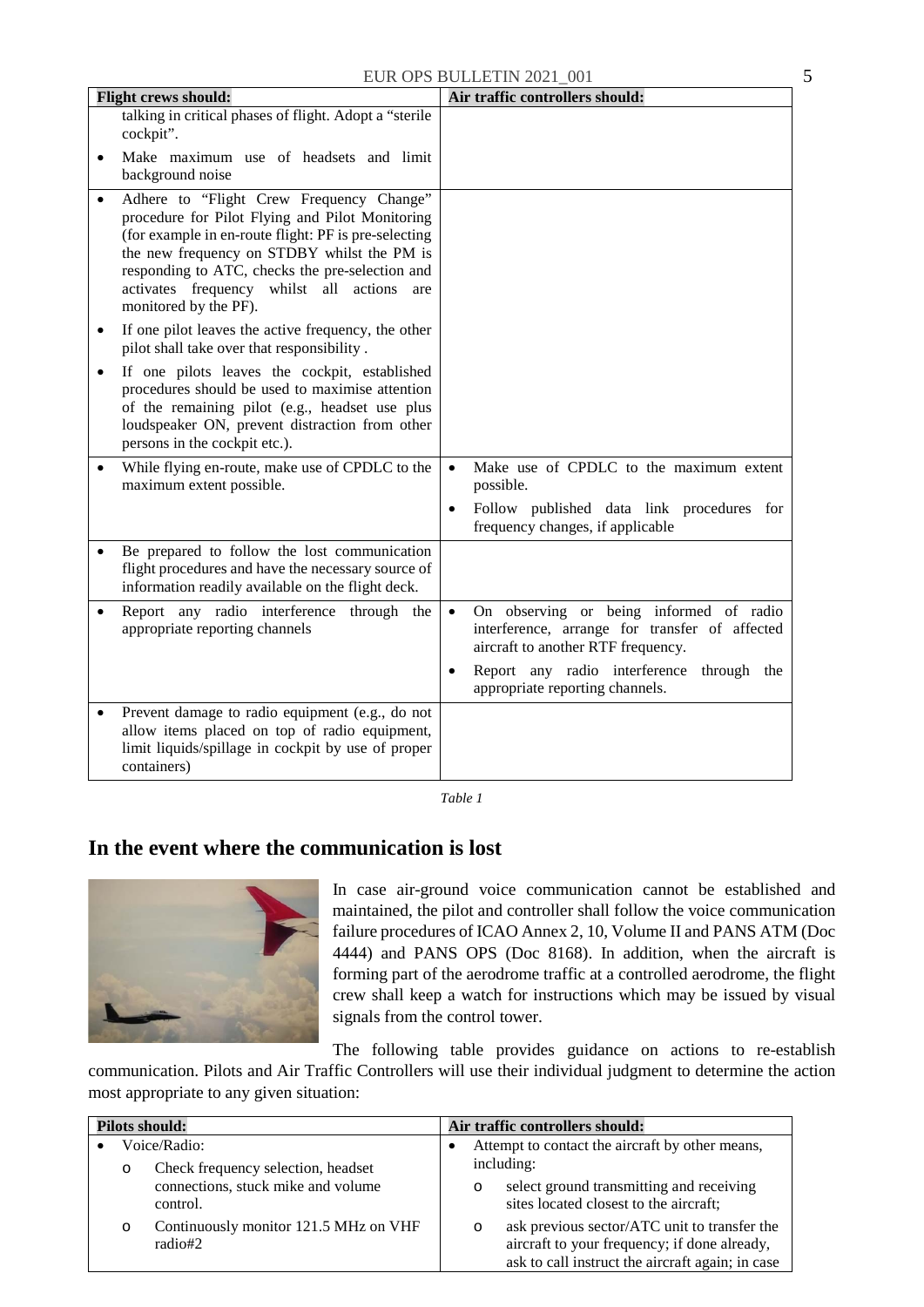| <b>Pilots should:</b>                                                                                                                                                                                                                                                                                                                                                                                                                                                                                                                                                                                                                                                                                                                                                                                                                                                                                                                                                                                   | Air traffic controllers should:                                                                                                                                                                                                                                                                                                                                                                                                                                                                                                                                                                |  |  |
|---------------------------------------------------------------------------------------------------------------------------------------------------------------------------------------------------------------------------------------------------------------------------------------------------------------------------------------------------------------------------------------------------------------------------------------------------------------------------------------------------------------------------------------------------------------------------------------------------------------------------------------------------------------------------------------------------------------------------------------------------------------------------------------------------------------------------------------------------------------------------------------------------------------------------------------------------------------------------------------------------------|------------------------------------------------------------------------------------------------------------------------------------------------------------------------------------------------------------------------------------------------------------------------------------------------------------------------------------------------------------------------------------------------------------------------------------------------------------------------------------------------------------------------------------------------------------------------------------------------|--|--|
| If no reply received with frequency and<br>$\circ$<br>volume are correctly set, revert to previous<br>frequency.<br>Perform a "Radio Check" call and request<br>$\circ$<br>assistance from other aircraft on the<br>frequency.                                                                                                                                                                                                                                                                                                                                                                                                                                                                                                                                                                                                                                                                                                                                                                          | the aircraft has changed to wrong<br>frequency, the pilot will come back to<br>previous frequency and request<br>clarification;<br>use the emergency frequency 121.5 MHz;<br>$\circ$<br>relay through other nearby aircraft;<br>$\circ$                                                                                                                                                                                                                                                                                                                                                        |  |  |
| Attempt communications on other<br>$\circ$<br>channels/frequencies appropriate to the<br>route flown (e.g. call the flight information<br>centre)<br>If still unable to establish communications,<br>$\circ$<br>attempt to establish communication on<br>121.5 MHz.<br>Use VHF radios#2 or #3 as alternatives to<br>$\circ$                                                                                                                                                                                                                                                                                                                                                                                                                                                                                                                                                                                                                                                                             | relay through other aircraft of the same<br>$\circ$<br>operator;<br>use CPDLC, if available;<br>$\circ$<br>apply the appropriate procedures to contact<br>$\circ$<br>the operator, who may be able to contact the<br>aircraft by other means, e.g. HF SELCAL,<br>ACARS or SATCOM (see flight plan field<br>18 and "Airlines directory").                                                                                                                                                                                                                                                       |  |  |
| re-establish voice communication.<br>Datalink:<br>While flying en-route, make use of CPDLC<br>O<br>to the maximum extent possible or consider<br>alternative datalink means. For approach<br>and landing, aircraft shall comply with<br>voice communication failure procedures of<br>Annex 10 Volume II.<br>Check correct CPDLC log-on info. Flight<br>$\circ$<br>information region and air traffic control<br>centre location indicators may differ.<br>Use all means available for communication as<br>$\bullet$<br>published in AIP of the State including<br>emergency frequency, mobile phone, monitoring<br>NAVAIDs voice channels.                                                                                                                                                                                                                                                                                                                                                              | Inform the appropriate military authorities in<br>$\bullet$<br>accordance with national procedures and<br>thereafter keep them informed of any action<br>taken by the ATS unit as well as any further<br>intended action.<br>Do not delay issuing precautionary clearances to<br>$\bullet$<br>potentially conflicting aircraft because of an<br>assumption that contact will soon be re-<br>established.<br>Use all available communication channels<br>$\bullet$<br>including emergency frequency, NAVAIDs that<br>are equipped with voice channel capabilities,<br>relay via other aircraft. |  |  |
| If you can't/don't establish communications and<br>communicate with the ground, you should follow<br>closely all the steps described to re-establish<br>communications while ascertaining the cause of<br>the problem.<br>Be aware that after a specified period of time of<br>not being able to communicate with the ATC,<br>security measures may be initiated. Make all<br>possible efforts to re-establish communications.<br>If the result of ascertaining the problem indicates<br>a failure of the onboard VHF equipment, squawk<br>A7600 and set the ADS-B on RCF. If<br>communications are established eventually using<br>other means, you could coordinate with ATC the<br>best set of actions to be taken with regards the<br>continuation of the flight.<br>Squawk A7600 and in absence of success on the<br>attempts to establish communications using other<br>means, follow strictly the provisions in Annex 2,<br>para 3.6.5, and continue attempts to re-establish<br>communications. | Determine the extent of the failure by instructing<br>$\bullet$<br>the pilot to make a turn, SQUAWK IDENT or to<br>change code. If it is determined that the aircraft<br>receiver is functioning, further control of the<br>aircraft will be continued using code changes or<br>IDENT transmission to acknowledge receipt of<br>clearances.<br>Provide safe separation by clearing the airspace<br>$\bullet$<br>along the expected flightpath of the aircraft with<br>communication failure                                                                                                    |  |  |

*Table 2*

### *It is of utmost importance that any Loss of Communication event is reported within the respective organization through the established reporting mechanisms/channels!*

States must drive a positive reporting culture which is founded on mutual trust, characterised by shared perceptions of the importance of safety and security, as well as by confidence in the efficiency of preventive measures. Making sure individuals are comfortable flagging up risks, problems and concerns is extremely important as it helps in the creation of constructive solutions to such events, rather than being reactionary. This will enable that valuable lessons can be learned from these events and minimize the chance of reoccurrence.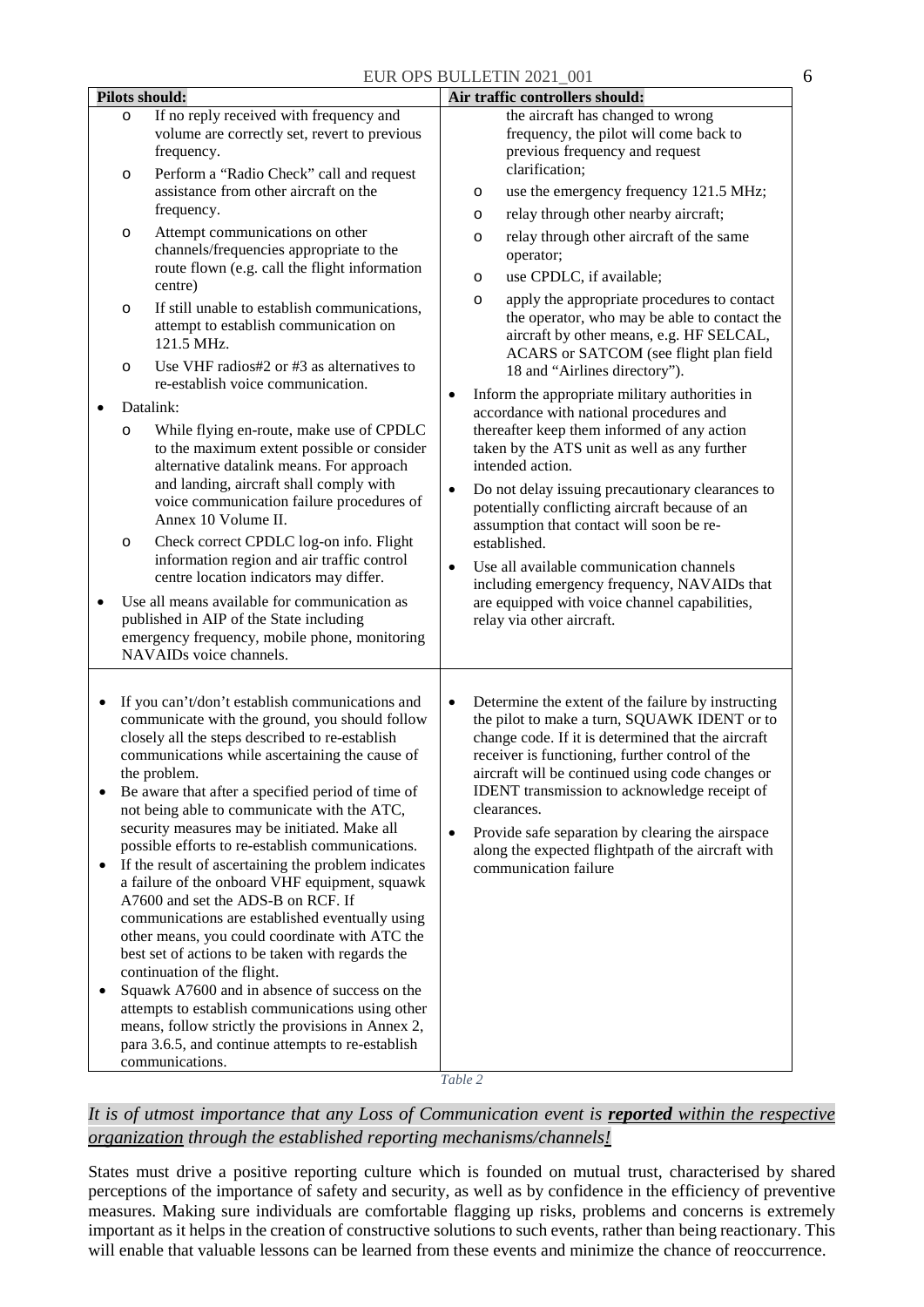The following figure provides a typical set of actions an ATCO may undertake when communication with an aircraft cannot be established after a frequency change. However, the tasks and actions as well as their sequence may vary depending on the given circumstances.



#### *Figure 4*

The next figure provides a typical set of actions a flight crew may undertake when communication with an ATC unit cannot be established after a frequency change. The tasks and actions as well as their sequence may also vary depending on the given circumstances.





As soon as it is known that the two-way communication cannot be re-established and a communication system failure is ascertained, the aircraft shall comply with the communication failure procedures as contained in the ICAO provisions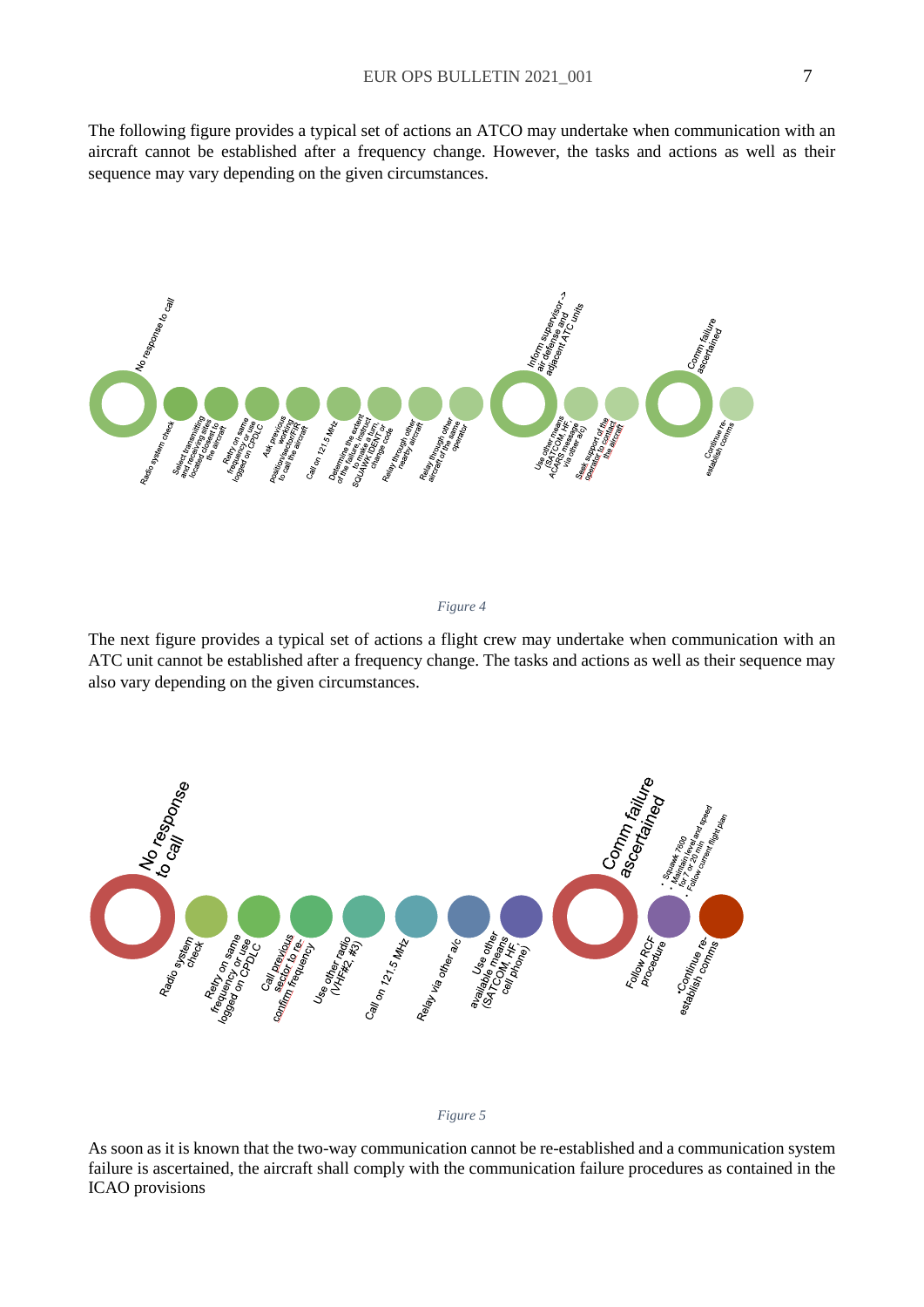# **ICAO provisions**

Procedures to be followed by pilots and controllers in a loss of communication event are contained in Annex 2 and Annex 10 Volume II to the ICAO Convention, as well as in Procedures for Air Navigation Services — Air Traffic Management (PANS-ATM, Doc 4444) and — Aircraft Operations (PANS-OPS, Doc 8168, Volume III). The principles to be observed during an interception of a civil aircraft are contained in ICAO Annex 2.

In addition, the MID/ASIA, NAT and PAC Regions have published Regional Supplementary Procedures on air-ground communication failure in ICAO Doc 7030. For the North Atlantic a dedicated operations and airspace manual (ICAO NAT Doc 007) has been published by the EUR/NAT Office.

## **Additional guidance and further reading**

#### EUROCONTROL

- Skybrary
	- o https://www.skybrary.aero/index.php/Loss\_of\_Communication
	- o https://www.skybrary.aero/index.php/The\_Human\_Factors\_"Dirty\_Dozen
- NEASCOG Leaflet https://www.eurocontrol.int/update/tackling-risks-comloss-community-effort
- Access to the "Airlines directory for use during prolonged loss of communication" can be requested using the generic EVAIR (EUROCONTROL Voluntary ATM Incident Reporting) address: evair@eurocontrol.int

#### IFALPA

<https://www.ifalpa.org/publications/library/loss-of-communication-with-atc--3501>

Erik Hollnagel: The ETTO Principle: Efficiency-Throroughness Trade-Off. Why Things That Go Right Sometimes Go Wrong. Farnham (Surrey), Ashgate: 2009

Gordon Dupont, twelve elements ("the dirty dozen") influence human behaviour as preconditions for accidents or incidents. They are also called "The Human Factors" and this theory is accepted throughout the industry.

James Reason: Human Error. Cambridge University Press: 1990 James Reason: Managing the Risks of Organizational Accidents. Ashgate: Aldershot 1997 (Reprinted 2008)

Examples for good loss of communication procedures are published for:

- Moscow aerodrome Sheremetjevo, Russia AIP RUSSIA AD 2.1 Para 5. Communication Failure (15 Jul 2021) UUEE-13.6, 13.7, 13.8. The publication contains detailed description of flight procedures in case the communication is lost in Moscow TMA, including:
	- o means to re-establish communication;
	- o departure procedure with lost communication;
	- o arrival and approach, missed approach;
	- o diverting to alternate aerodrome within Moscow TMA;
	- o diverting to alternate aerodrome outside Moscow TMA.
- St. Petersburg aerodrome Pulkovo, Russia AIP RUSSIA AD 2.1 para 7.2 Communication Failure (21 Feb 2021) ULLI-13.11, 13.12, 13.13 – detailed description
- Helsinki aerodrome Vantaa, Finland EFHK AD 2.1 33 para 2.22.2.12 Radio communication failure – short but informative description
- Stockholm aerodrome Arlanda, Sweden AD 2 ESSA 1-22 3.2 Communication failure (21 May 2020) – detailed description of approach procedures with lost communication, including word description of navaids to be used, altitudes and tracks to follow for approach.